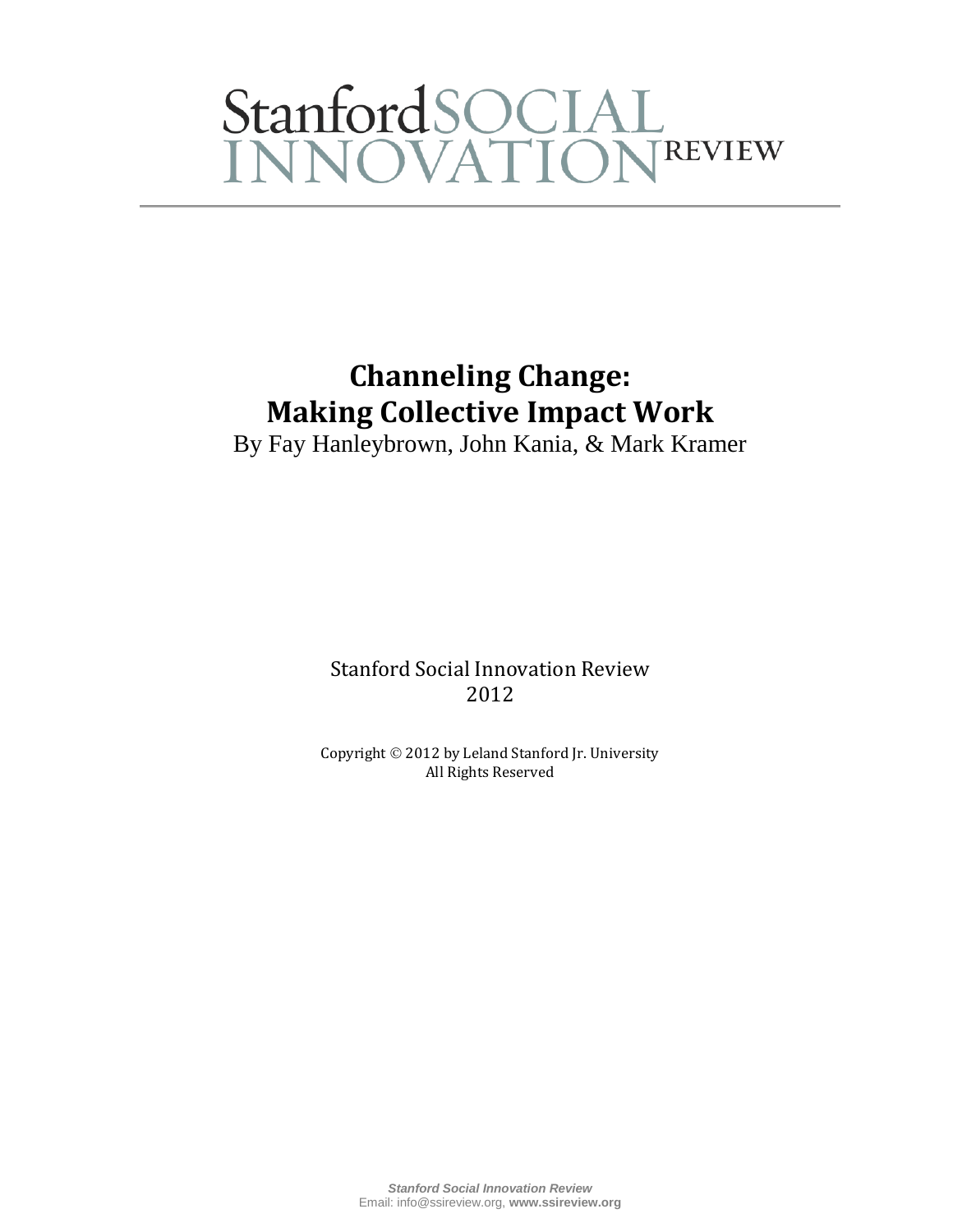## Channeling Change: Making Collective Impact Work

*An in-depth look at how organizations of all types, acting in diverse settings, are implementing a collective impact approach to solve large-scale social problems.*

#### By Fay Hanleybrown, John Kania, & Mark Kramer

**What does a global effort to reduce malnutrition have in** common with a program to reduce teenage substance abuse in a small rural Massachusetts duce malnutrition have in common with a program to reduce teenage substance county? Both have achieved significant progress toward their goals: the [Global](http://www.gainhealth.org/)  [Alliance for Improved Nutrition \(](http://www.gainhealth.org/)GAIN) has helped reduce nutritional deficiencies among 530 million poor people across the globe, while the [Communities That Care](http://www.communitiesthatcarecoalition.org/)  [Coalition of Franklin County and the North](http://www.communitiesthatcarecoalition.org/)  [Quabbin \(](http://www.communitiesthatcarecoalition.org/)Communities That Care) has made equally impressive progress toward its much more local goals, reducing teenage binge drinking by 31 percent. Surprisingly, neither organization owes its impact to a new previously untested intervention, nor to scaling up a high-performing nonprofit organization. Despite their dramatic differences in focus and scope, both succeeded by using a collective impact approach.

In the [winter 2011 issue of](http://www.ssireview.org/articles/entry/collective_impact) *Stanford* 

**Fay Hanleybrown** *is a managing director of FSG, where she oversees the firm's Seattle office and collective impact approach area. Before joining FSG, she was a consultant at McKinsey & Co., and a vice president at investment bank UBS Warburg in Hong Kong.* 

**John Kania** *is a managing director at FSG, where he oversees the firm's consulting practice. Before joining FSG, he was a consultant at Mercer Management and Consulting and Corporate Decisions Inc.* 

**Mark Kramer** *is the co-founder and a managing director of FSG. He is also the co-founder and the initial board chair of the Center for Effective Philanthropy, and a senior fellow at Harvard University's John F. Kennedy School of Government.* 

*[Social Innovation Review](http://www.ssireview.org/articles/entry/collective_impact)*we introduced the concept of "collective impact" by describing several examples of highly structured collaborative efforts that had achieved substantial impact on a large scale social problem, such as The [Strive Partnership](http://www.strivetogether.org/)**<sup>1</sup>** educational initiative in Cincinnati, the environmental cleanup of the [Elizabeth River](http://www.elizabethriver.org/)  in Virginia, and the [Shape Up Somerville](http://www.somervillema.gov/departments/health/sus)  campaign against childhood obesity in Somerville, Mass. All of these initiatives share the five key conditions that distinguish collective impact from other types of collaboration: a common agenda, shared measurement systems, mutually reinforcing activities, continuous communication, and the presence of a backbone organization. (See "The Five Conditions of Collective Impact" below.)

We hypothesized that these five conditions offered a more powerful and realistic paradigm for social progress than the prevailing model of isolated impact in which countless nonprofit, business, and government organizations each work to address social problems independently. The complex nature of most social problems belies the idea that any single program or organization, however well managed and funded, can singlehandedly create lasting large-scale change. (See "Isolated Impact vs. Collective Impact" on page 2.)

Response to that article was overwhelming. Hundreds of organizations and indi-

| Common Agenda                        | All participants have a shared vision for change including a<br>common understanding of the problem and a joint approach to<br>solving it through agreed upon actions.                                                                     |
|--------------------------------------|--------------------------------------------------------------------------------------------------------------------------------------------------------------------------------------------------------------------------------------------|
| <b>Shared Measurement</b>            | Collecting data and measuring results consistently across all<br>participants ensures efforts remain aligned and participants hold<br>each other accountable.                                                                              |
| Mutually Reinforcing<br>Activities   | Participant activities must be differentiated while still being<br>coordinated through a mutually reinforcing plan of action.                                                                                                              |
| <b>Continuous Communi-</b><br>cation | Consistent and open communication is needed across the<br>many players to build trust, assure mutual objectives, and create<br>common motivation.                                                                                          |
| <b>Backbone Support</b>              | Creating and managing collective impact requires a separate<br>organization(s) with staff and a specific set of skills to serve as<br>the backbone for the entire initiative and coordinate participat-<br>ing organizations and agencies. |

The Five Conditions of Collective Impact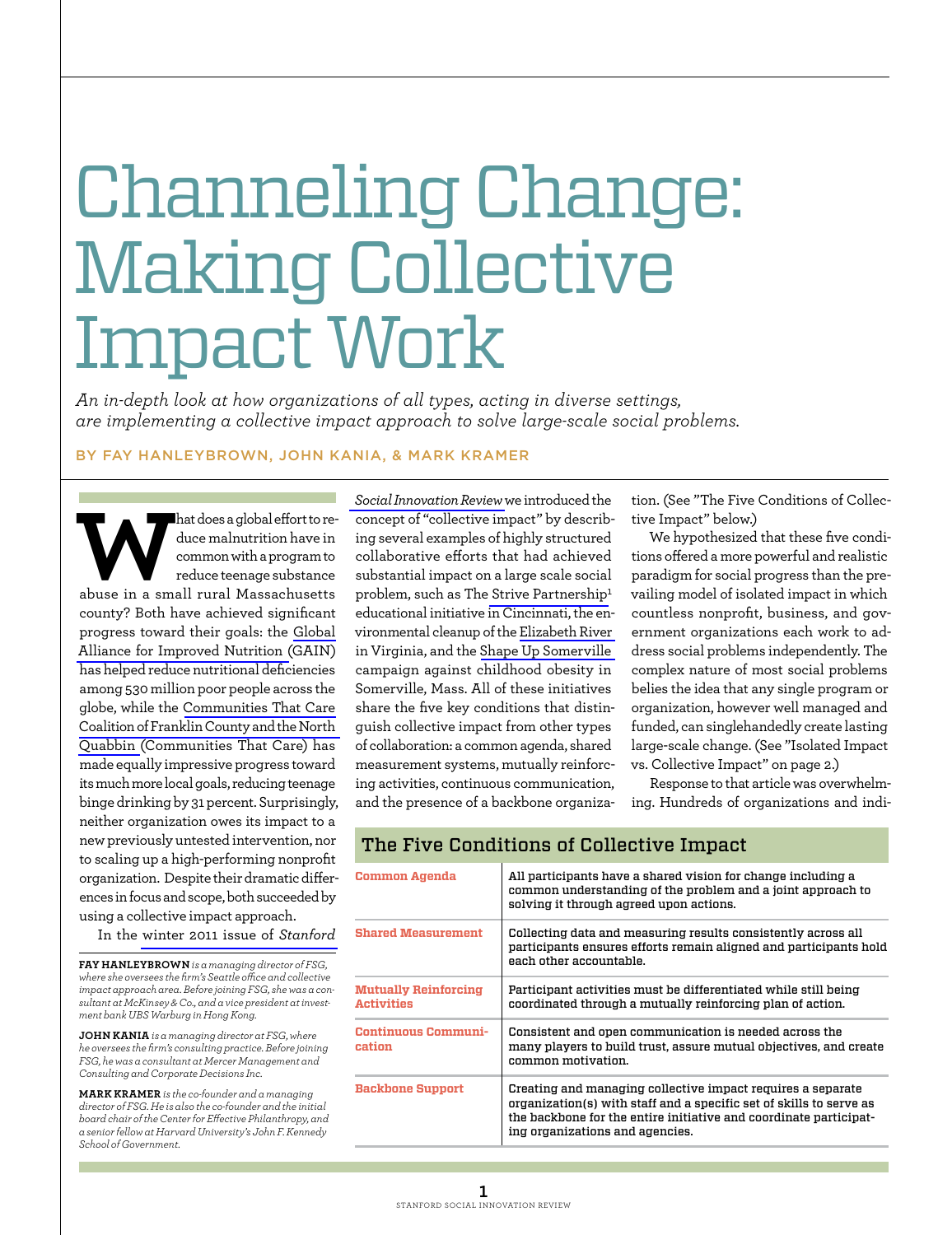#### Isolated Impact vs. Collective Impact

#### **Isolated Impact Collective Impact**

- $\blacklozenge$  Funders select individual grantees that offer the most promising solutions.
- $\blacklozenge$  Nonprofits work separately and compete to produce the greatest independent impact.
- $\blacklozenge$  Evaluation attempts to isolate a particular organization's impact.
- $\blacklozenge$  Large scale change is assumed to depend on scaling a single organization.
- $\triangle$  Corporate and government sectors are often disconnected from the efforts of foundations and nonprofits.

 $\blacklozenge$  Funders and implementers understand that social problems, and their solutions, arise from the interaction of many organizations within a larger system.

- $\blacklozenge$  Progress depends on working toward the same goal and measuring the same things.
- $\blacklozenge$  Large scale impact depends on increasing cross-sector alignment and learning among many organizations.
- $\blacklozenge$  Corporate and government sectors are essential partners.
- $\blacklozenge$  Organizations actively coordinate their action and share lessons learned.

viduals from every continent in the world, even including the White House, have reached out to describe their efforts to use collective impact and to ask for more guidance on how to implement these principles.

Even more surprising than the level of interest is the number of collective impact efforts we have seen that report substantial progress in addressing their chosen issues. In addition to GAIN and Communities That Care, [Opportunity Chicago](http://www.opportunitychicago.org/) placed 6,000 public housing residents in new jobs, surpassing its goal by 20 percent; [Memphis](http://memphisfastforward.com/)  [Fast Forward](http://memphisfastforward.com/) reduced violent crime and created more than 14,000 new jobs in Memphis, Tenn.; the [Calgary Homeless](http://calgaryhomeless.com/)  [Foundation](http://calgaryhomeless.com/) housed more than 3,300 men, women, and children and contributed to stopping what had been the fastest growing rate of homelessness in Canada; and [Vibrant Communities s](http://www.vibrantcommunities.ca/)ignificantly reduced poverty levels in several Canadian cities.

The initiatives we cited in our initial article have also gained tremendous traction: Shape Up Somerville's approach has now been adapted in 14 communities through subsequent research projects and influenced a national cross-sector collaborative. The Strive Partnership recently released its fourth annual report card, showing that 81 percent of its 34 measures of student achievement are trending in the right direction versus 74 percent last year and 68 percent two years ago.**<sup>2</sup>** Its planned expansion to five cities when the article came out has since been vastly expanded as more than 80 communities (including as far away as the Ruhr Valley in Germany) have expressed interest in building on The Strive Partnership's success.

Part of this momentum is no doubt due to the economic recession and the shortage of government funding that has forced the social sector to find new ways to do more with less—pressures that show no signs of abating. The appeal of collective impact may also be due to a broad disillusionment in the ability of governments around the world to solve society's problems, causing people to look more closely at alternative models of change.

More and more people, however, have come to believe that collective impact is not just a fancy name for collaboration, but represents a fundamentally different, more disciplined, and higher performing approach to achieving large-scale social impact. Even the attempt to use these ideas seems to stimulate renewed energy and optimism. FSG has been asked to help launch more than one dozen collective impact initiatives, and other organizations focused on social sector capacity building such as the Bridgespan Group, Monitor Institute, and the Tamarack Institute in Canada, have also developed tools to implement collective impact initiatives in diverse settings.

As examples of collective impact have continued to surface, it has become apparent that this approach can be applied against a wide range of issues at local, national, and even global levels. In fact, we believe that there is no other way society will achieve large-scale progress against the urgent and complex problems of our time, unless a collective impact approach becomes the accepted way of doing business.

At the same time, our continued research has provided a clearer sense of what it takes for collective impact to succeed. The purpose of this article, therefore, is to expand the understanding of collective impact and provide greater guidance for those who seek to initiate and lead collective impact initiatives around the world. In particular, we will focus on answering the questions we hear most often: How do we begin? How do we create alignment? And, How do we sustain the initiative?

#### **Awakening the Power of Collective Impact**

Of all the collective impact examples we have studied, few are as different in scale as GAIN and Communities That Care, yet both of these efforts embody the principles of collective impact, and both have demonstrated substantial and consistent progress toward their goals.

GAIN, created in 2002 at a special session of the United Nations General Assembly, is focused on the goal of reducing malnutrition by improving the health and nutrition of nearly 1 billion at risk people in the developing world. The development of GAIN was predicated on two assumptions: first, that there were proven interventions that could be employed at scale to improve nutrition of the poor in developing countries, and second, that the private sector had a much greater role to play in improving the nutrition even for the very poor. GAIN is now coordinated by a Swiss Foundation with offices in eight cities around the world and more planned to open soon. In less than a decade, GAIN has created and coordinated the activity of 36 large-scale collaborations that include governments, NGOs, multilateral organizations, universities, and more than 600 companies in more than 30 countries. GAIN's work has enabled more than 530 million people worldwide to obtain nutritionally enhanced food and significantly reduced the prevalence of micronutrient deficiencies in a number of countries. In China, South Africa, and Kenya, for example, micronutrient deficiencies dropped between 11 and 30 percent among those who consumed GAIN's fortified products. During that time, GAIN has also raised \$322 million in new financial commitments and leveraged many times more from its private sector and government partners.

At the other end of the spectrum, the Franklin County / North Quabbin Region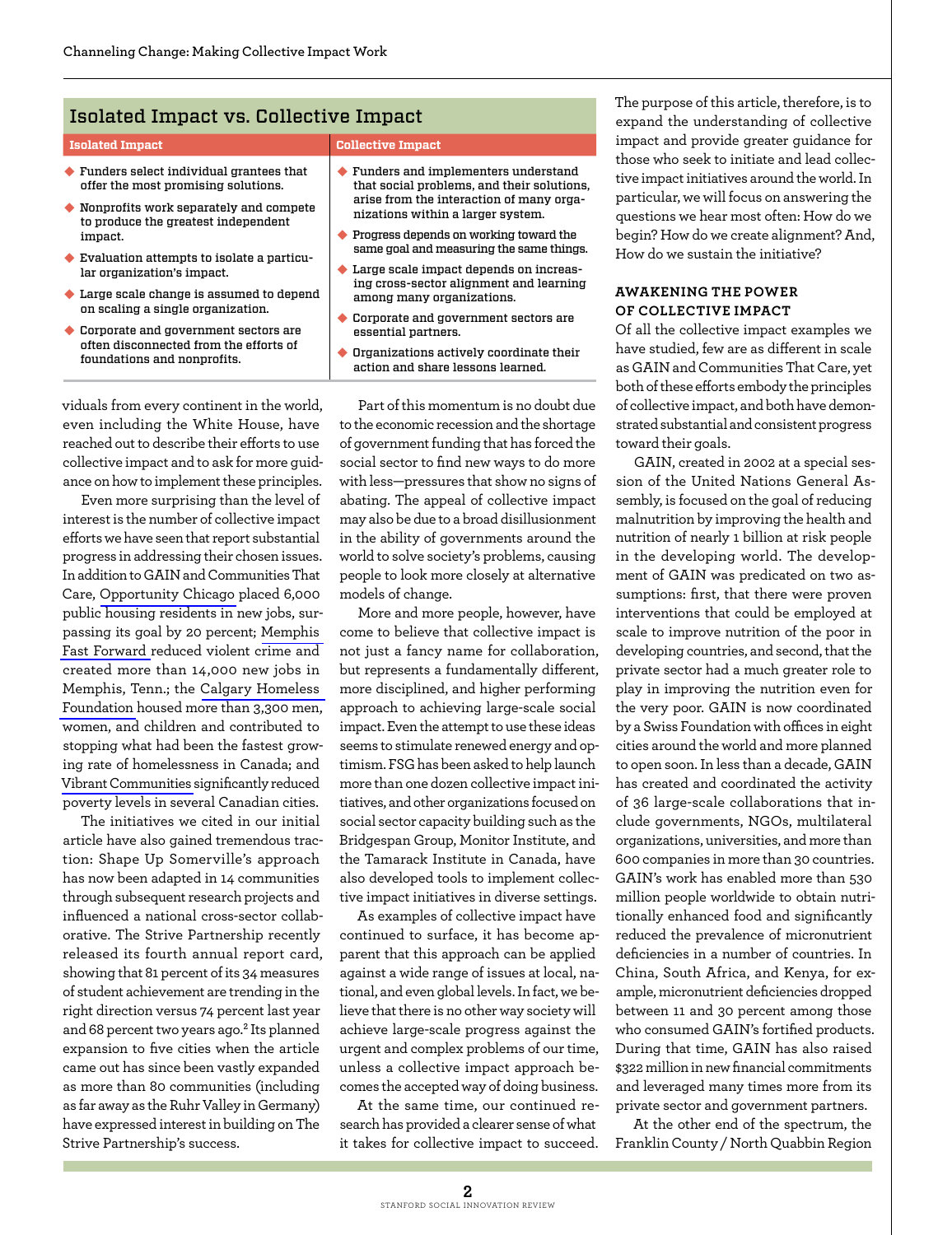of Western Massachusetts has a population of only 88,000 people dispersed across 30 different municipalities and 844 square miles. When two local social service agencies—the Community Coalition for Teens and the Community Action of the Franklin, Hampshire, and North Quabbin Regions first called a meeting to discuss teenage drinking and drug use, they were astonished that 60 people showed up. From that first meeting, coincidentally also in 2002, grew Communities That Care, that now includes more than 200 representatives from human service agencies, district attorney's offices, schools, police departments, youth serving agencies, faith-based organizations, local elected officials, local businesses, media, parents, and youth. Overseen by a central coordinating council, the initiative operates through three working groups that meet monthly to address parent education, youth recognition, and community laws and norms. In addition, a school health task force links these work groups to the 10 public school districts in the region. Over an eight-year time frame, the work of Communities That Care has resulted not only in reducing binge drinking, but also in reducing teen cigarette smoking by 32 percent and teen marijuana use by 18 percent. The coalition has also raised more than \$5 million of new public money in support of their efforts.

Different as they may be, these two initiatives demonstrate the versatility of a collective impact approach and offer broad insights into how to begin, manage, and structure collective impact initiatives.

#### **The Preconditions for Collective Impact**

Three conditions must be in place before launching a collective impact initiative: an *influential champion*, *adequate financial resources*, and a sense of *urgency for change*. Together, these preconditions create the opportunity and motivation necessary to bring people who have never before worked together into a collective impact initiative and hold them in place until the initiative's own momentum takes over.

The most critical factor by far is an *influential champion* (or small group of champions) who commands the respect necessary to bring CEO-level cross-sector leaders together and keep their active en-

gagement over time. We have consistently seen the importance of dynamic leadership in catalyzing and sustaining collective impact efforts. It requires a very special type of leader, however, one who is passionately focused on solving a problem but willing to let the participants figure out the answers for themselves, rather than promoting his or her particular point of view.**<sup>3</sup>** In the case of GAIN, four individuals with deep experience in the development field—Bill Foege, the former director of the US Centers for Disease Control who is largely credited with eradicating small pox, Kul Gautam, a senior official at UNICEF, Duff Gillespie, head of the Office of Population and Nutrition at US Agency for International Development (US-AID), and Sally Stansfield, one of the original directors at The Bill & Melinda Gates Foundation—came together to look at large scale opportunities to address malnutrition in populations at risk in the developing world. Together they galvanized the 2002 UN General Assembly special session that led to the creation of GAIN and to the subdistribution, and demand creation capacities of the private sector to reach millions of people efficiently and sustainably, as was the case for GAIN? Conducting research and publicizing a report that captures media attention and highlights the severity of the problem is another way to create the necessary sense of urgency to persuade people to come together.

#### **Bringing Collective Impact to Life**

Once the preconditions are in place, our research suggests that there are three distinct phases of getting a collective impact effort up and running.

Phase I, *Initiate Action*, requires an understanding of the landscape of key players and the existing work underway, baseline data on the social problem to develop the case for change, and an initial governance structure that includes strong and credible champions.

Phase II, *Organize for Impact*, requires that stakeholders work together to estab-

The appeal of collective impact may be due to a broad disillusionment in the ability of governments to solve society's problems, causing people to look at alternative models of change.

sequent engagement of hundreds of government, corporate, and nonprofit participants.

Second, there must be adequate *financial resources* to last for at least two to three years, generally in the form of at least one anchor funder who is engaged from the beginning and can support and mobilize other resources to pay for the needed infrastructure and planning processes. The Gates Foundation, the Canadian International Development Agency, and the US-AID played this role in the case of GAIN. For Communities That Care, a federal grant provided the necessary multi-year support.

The final factor is the *urgency for change* around an issue. Has a crisis created a breaking point to convince people that an entirely new approach is needed? Is there the potential for substantial funding that might entice people to work together, as was the case in Franklin County? Is there a fundamentally new approach, such as using the production, lish common goals and shared measures, create a supporting backbone infrastructure, and begin the process of aligning the many organizations involved against the shared goals and measures.

Phase III, *Sustain Action and Impact*, requires that stakeholders pursue prioritized areas for action in a coordinated way, systematically collect data, and put in place sustainable processes that enable active learning and course correcting as they track progress toward their common goals. (See "Phases of Collective Impact" on page 4.)

It is important to recognize that the initiative must build on any existing collaborative efforts already underway to address the issue. Collective impact efforts are most effective when they build from what already exists; honoring current efforts and engaging established organizations, rather than creating an entirely new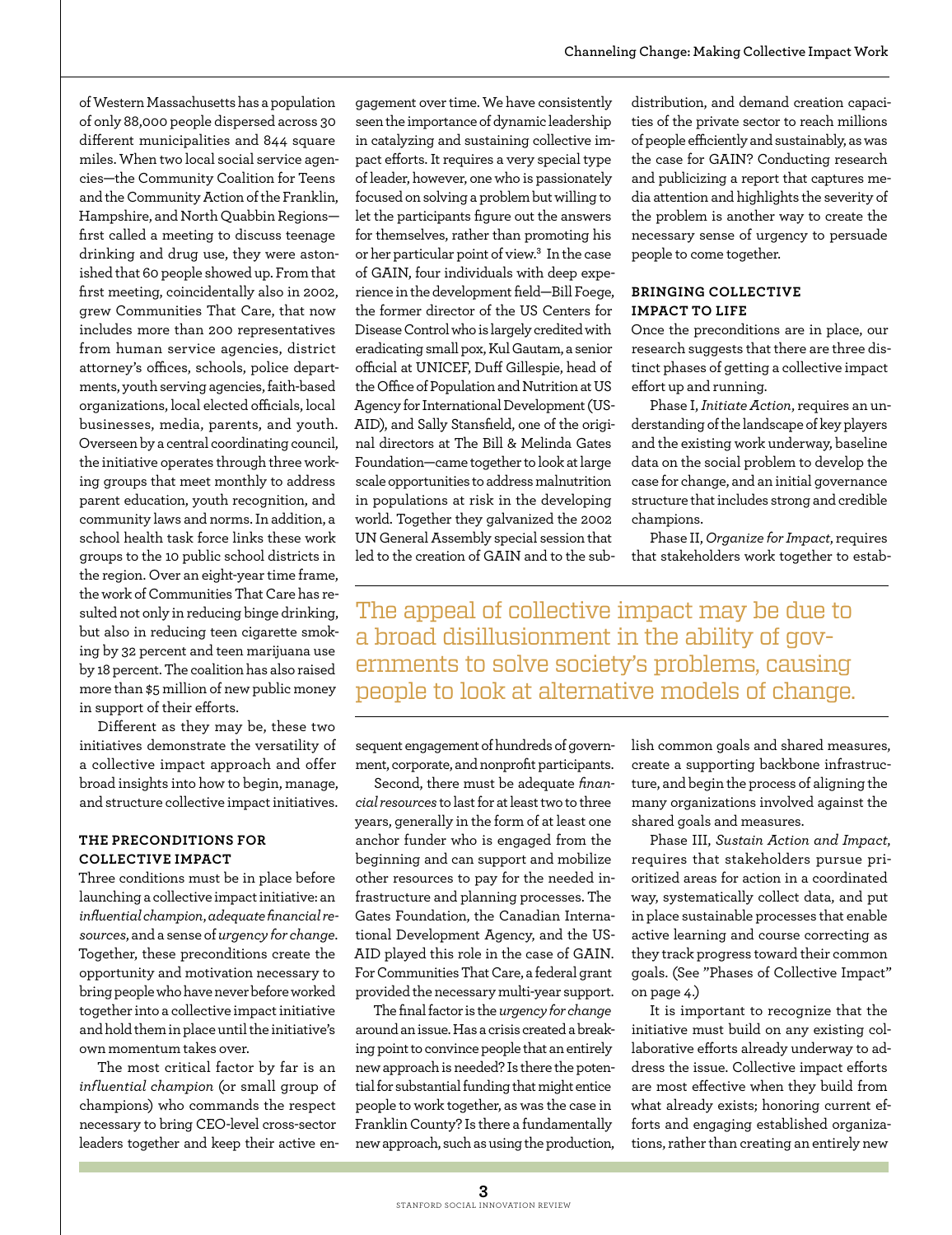#### solution from scratch.

Being realistic about the time it will take to get through these initial organizing stages is equally important. It takes time to create an effective infrastructure that allows stakeholders to work together and that truly can ameliorate a broken system. The first two phases alone can take between six months and two years. The scope of the problem to be addressed, the degree of existing collaboration, and the breadth of community engagement all influence the time required. Conducting a readiness assessment based on the preconditions listed above can help to anticipate the likely time required.

Once the initiative is established, Phase III can last a decade or more. Collective impact is a marathon, not a sprint. There is no shortcut in the long-term process of social change. Fortunately, progress happens along the way. In fact, early wins that demonstrate the value of working together are essential to hold the collaborative together. In a collective impact education initiative FSG is supporting in Seattle, for example, collaboration in the first year of the initiative led to a dramatic increase in students signing up for College Bound scholarships; not the ultimate goal, but an encouraging sign. Merely agreeing on a common agenda and shared measurement system during Phase II often feels like an important early win to participants.

#### **Setting the Common Agenda**

Phases of Collective Impact

Developing a well-defined but practical common agenda might seem like a straightforward task. Yet we find that regardless

of the issue and geography, practitioners struggle to agree on an agenda with sufficient clarity to support a shared measurement system and shape mutually reinforcing activities. Setting a common agenda actually requires two steps: creating the boundaries of the system or issue to be addressed, and developing a strategic action framework to guide the activities of the initiative.

*Creating Boundaries.* Establishing the boundaries of the issue is a judgment call based on each situation. For example, in another collective impact initiative that focused on teen substance abuse, a cross sector set of stakeholders in Staten Island, N.Y. drew their boundaries to include key factors such as parental and youth social norms as well as prevention and treatment activities. They could as easily have included many other related "root causes" of substance abuse such as youth unemployment or domestic violence. While these issues undoubtedly contribute to substance abuse, the group felt less able to impact these areas, and therefore left these issues outside the boundaries of their efforts. On the other hand, working with retailers to limit the availability of alcohol to minors, although outside the social sector, was determined to be an issue inside the boundary of what the group felt they could take on.

Or consider the boundaries drawn by Opportunity Chicago, a collective impact effort that included foundations, government agencies, nonprofits, and employers working to connect low-skilled public housing residents to employment in connection with the city's sweeping plan to

| Liidses ol poliečitve liiipaci                 |                                                             |                                                                           |                                                                               |  |  |  |
|------------------------------------------------|-------------------------------------------------------------|---------------------------------------------------------------------------|-------------------------------------------------------------------------------|--|--|--|
| <b>Components</b><br>for Success               | <b>PHASE I</b><br><b>Initiate Action</b>                    | <b>PHASE II</b><br><b>Organize for Impact</b>                             | <b>PHASE III</b><br><b>Sustain Action</b><br>and Impact                       |  |  |  |
| <i><b>Governance and</b></i><br>Infrastructure | <b>Identify champions</b><br>and form cross-sector<br>group | Create infrastructure<br>(backbone and<br>processes)                      | Facilitate and refine                                                         |  |  |  |
| Strategic<br>Planning                          | Map the landscape<br>and use data<br>to make case           | Create common<br>agenda (goals and<br>strategy)                           | Support implementa-<br>tion (alignment to<br>goals and strategies)            |  |  |  |
| Community<br>Involvement                       | <b>Facilitate community</b><br>outreach                     | Engage community<br>and build public will                                 | Continue engagement<br>and conduct<br>advocacy                                |  |  |  |
| <b>Evaluation and</b><br>Improvement           | Analyze baseline<br>data to identify key<br>issues and gaps | Establish shared<br>metrics (indicators,<br>measurement, and<br>approach) | Collect, track, and<br>report progress (pro-<br>cess to learn<br>and improve) |  |  |  |

transform public housing. The initiative's leaders realized that new housing would not help if the residents could not meet the work requirement established to qualify for residency. As a result, they included workforce development within the housing initiative's boundaries and established Opportunity Chicago, the collective impact initiative that ultimately placed 6,000 residents in jobs.

Boundaries can and do change over time. After nearly a decade of addressing teen substance abuse prevention, Communities That Care is launching a second initiative to address youth nutrition and physical activity, applying the existing structure and stakeholders to a closely related but new topic area within their mission of improving youth health in their region.

Determining geographic boundaries requires the same type of judgment in balancing the local context and stakeholder aspirations. While Shape Up Somerville chose a city-wide focus to tackle childhood obesity, Livewell Colorado addressed the same issue for the entire state by bringing together a more widely dispersed group of representatives from businesses, government, nonprofits, healthcare, schools, and the transportation sector.

Although it is important to create clarity on what is and what is not part of the collective efforts, most boundaries are loosely defined and flexible. Subsequent analysis and activity may draw in other issues, players, and geographies that were initially excluded. Communities That Care, for example, began by serving only Franklin County, and expanded their geographic boundaries in their seventh year to include North Quabbin.

*Developing the Strategic Action Framework.* Once the initial system boundaries have been established, the task of creating a common agenda must shift to developing a strategic framework for action. This should not be an elaborate plan or a rigid theory of change. The Strive Partnership's "roadmap" for example, fits on a single page and was originally developed in just a few weeks. The strategic framework must balance the necessity of simplicity with the need to create a comprehensive understanding of the issue that encompasses the activities of all stakeholders, and the flexibility to allow for the organic learning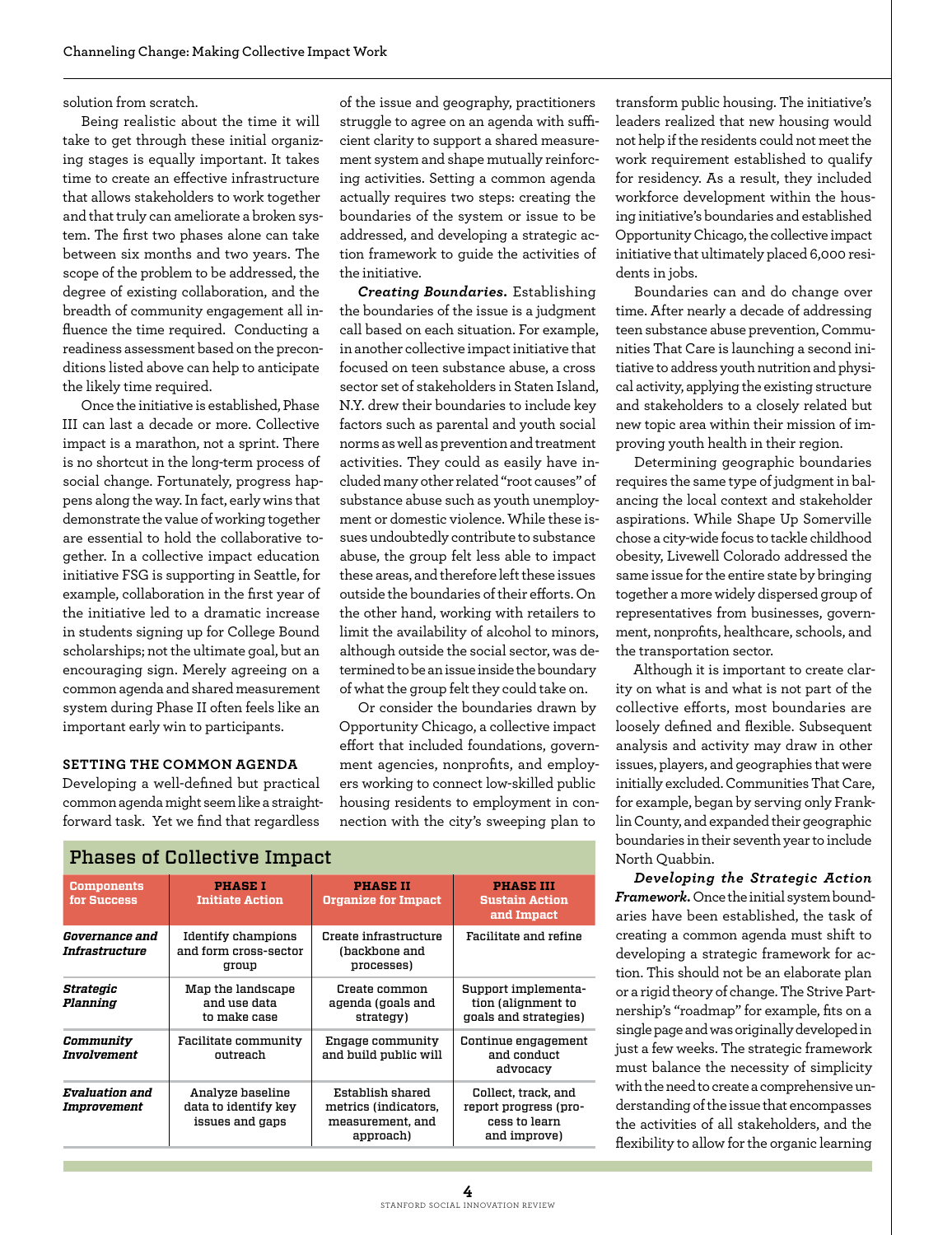process of collective impact to unfold. This framework for action can serve a critical role in building a shared agenda. As Chad Wick, one of the early champions of The Strive Partnership explains, "Our map got everyone to suspend their own view of the world and got us on a common page from which to work. It allowed others to suspend their preconceived views and be open minded about what was and what could be."

the initiative, as well as more ambitious, long-term systemic strategies that may not show impact for several years.

Importantly, strategic action frameworks are not static. Tamarack goes on to note: "They are working hypotheses of how the group believes it can [achieve its goals], hypotheses that are constantly tested through a process of trial and error and updated to reflect new learnings,

Hundreds of organizations and individuals from every continent in the world, even including the White House, have reached out to describe their efforts to use collective impact.

Successful frameworks include a number of key components: a description of the problem informed by solid research; a clear goal for the desired change; a portfolio of key strategies to drive large scale change; a set of principles that guide the group's behavior; and an approach to evaluation that lays out how the collective impact initiative will obtain and judge the feedback on its efforts.

Since 2002, the [Tamarack Institute h](http://tamarackcommunity.ca/)as been guiding Canada's approach to fighting poverty through the Vibrant Communities initiative in a dozen Canadian cities. The Tamarack Institute refers to their strategic action frameworks as "frameworksfor-change," and cogently describes their value as follows: "A strong framework for change, based on strong research and input from local players, shapes the strategic thinking of the group, helps them make tough choices about where to spend their time and energy, and guides their efforts at monitoring and evaluating their work. Ask anyone involved in the effort about where they are going and their road map for getting there, and they will tell you." **<sup>4</sup>**

We believe their description applies equally well to any strategic action framework that guides a common agenda. Our experience also suggests that it may not always make sense to start off by implementing every single strategy identified in the common agenda. It is also important to pursue a portfolio of strategies that offer a combination of easy but substantive shortterm wins to sustain early momentum for

endless changes in the local context, and the arrival of new actors with new insights and priorities."

FSG research bears out this need for continuous adaptation. The Strive Partnership has evolved their roadmap three times in the last five years. GAIN has built in a robust feedback loop from its programming, and over the past eight years has incorporated best practices and lessons learned as a fundamental component of its fourth annual strategic action framework. And Communities That Care has revised its community action plan three times in the last eight years.

Implementing a collective impact approach with this type of fluid agenda requires new types of collaborative structures, such as shared measurement systems and backbone organizations.

#### **Shared Measurement Systems**

Practitioners consistently report that one of the most challenging aspects to achieving collective impact is shared measurement—the use of a common set of measures to monitor performance, track progress toward goals, and learn what is or is not working. The traditional paradigm of evaluation, which focuses on isolating the impact of a single organization or grant, is not easily transposed to measure the impact of multiple organizations working together in real time to solve a common problem. Competing priorities among stakeholders and fears about being judged as underperforming make it very hard to agree on

common measures. Organizations have few resources with which to measure their own performance, let alone develop and maintain a shared measurement system among multiple organizations.

Yet shared measurement is essential, and collaborative efforts will remain superficial without it. Having a small but comprehensive set of indicators establishes a common language that supports the action framework, measures progress along the common agenda, enables greater alignment among the goals of different organizations, encourages more collaborative problem-solving, and becomes the platform for an ongoing learning community that gradually increases the effectiveness of all participants.**<sup>5</sup>** Mutually reinforcing activities become very clear once the work of many different organizations can be mapped out against the same set of indicators and outcomes.

Consider the collective impact effort to reduce homelessness in Calgary, Canada, supported by the Calgary Homeless Foundation (CHF). When stakeholders first came together to define common measures of homelessness, they were shocked to discover that the many agencies, providers, and funders in Calgary were using thousands of separate measures relating to homelessness. They also found that providers had very different definitions of key terms, such as the "chronic" versus "transitional" homeless, and that their services were not always aligned to the needs of the individuals served. Merely developing a limited set of eight common measures with clear definitions led to improved services and increased coordination. Even privacy issues, a major legal obstacle to sharing data, were resolved in ways that permitted sharing while actually increasing confidentiality. As Alina Turner, vice president of strategy at CHF put it, "Putting shared measures in place is a way to start the deeper systems change in a way that people can get their heads around . . . starting from a common framework to get alignment across a whole system of care."

Developing an effective shared measurement system requires broad engagement by many organizations in the field together with clear expectations about confidentiality and transparency. The Calgary homelessness initiative worked with both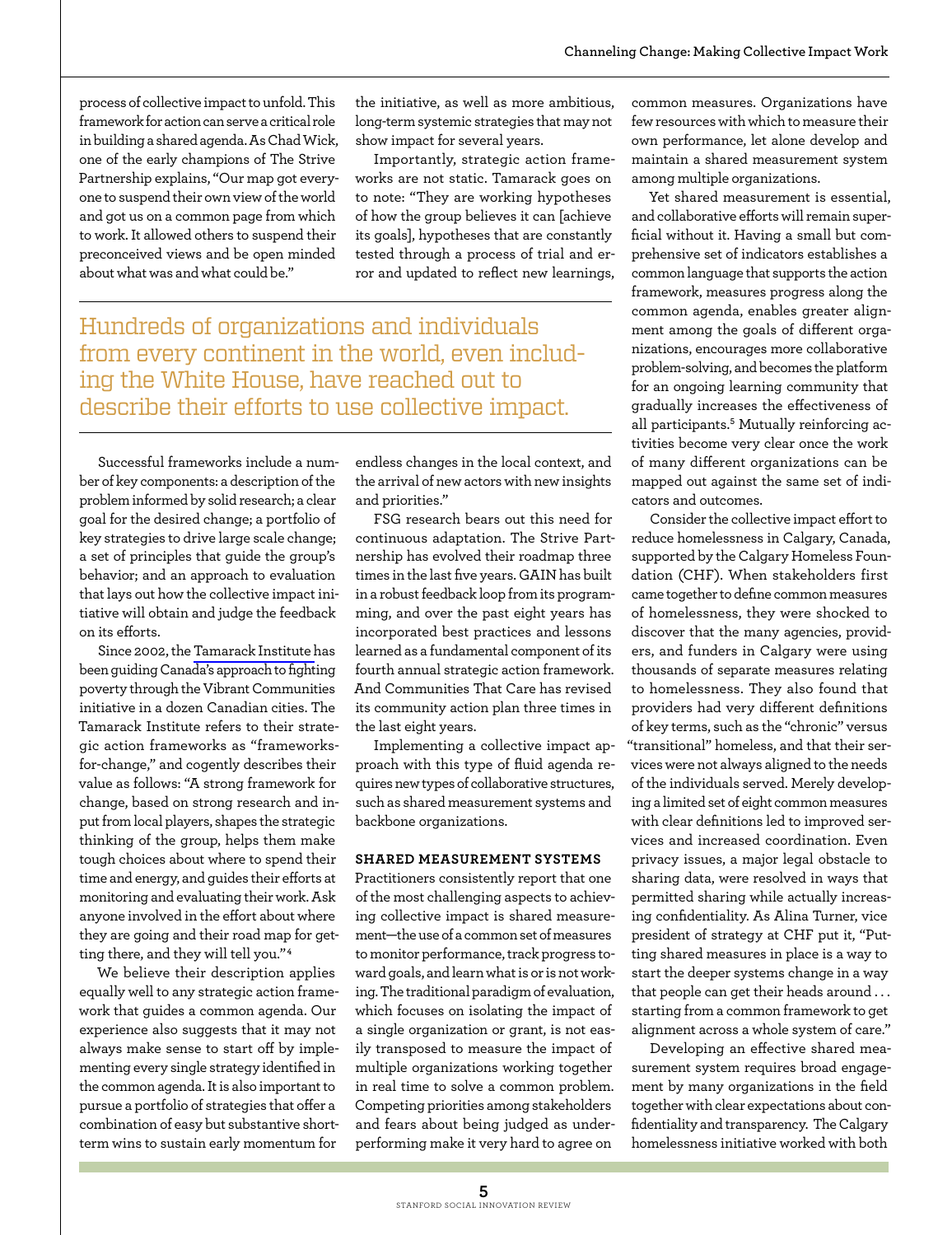a cross-sector advisory committee and a service provider committee to develop common measures from evidence-based research. The measures were then refined through iterative meetings with dozens of stakeholders before being finalized.

Shared measurement systems also require strong leadership, substantial funding, and ongoing staffing support from the backbone organization to provide training, facilitation, and to review the accuracy of data. In CHF's case, the foundation funded

Sigma process or the Model for Improvement. In the case of GAIN, the initiative has both a performance framework and rigorous monitoring and evaluation criteria which feed into an organization-wide learning agenda. Their Partnership Council, comprised of world experts in the fields of nutrition, agriculture, economics, and business, advises the board of directors on the learning agenda, reviews the data to ensure its integrity, and recommends programmatic and management improvements.

There is no other way society will achieve largescale progress against urgent and complex problems, unless a collective impact approach becomes the accepted way of doing business.

and staffed the development of the homelessness management information system (HMIS) and the process of developing shared measures.

Developments in web-based technology permit huge numbers of stakeholders to use shared measurement inexpensively in ways that would have been impossible even a few years ago. CHF has adopted a sophisticated HMIS system with different levels of secure data access for providers, government agencies, and funders. The Strive Partnership, in collaboration with Cincinnati Public Schools, Procter & Gamble, and Microsoft, has made major advances in shared measurement by introducing the "Learning Partner Dashboard," a web-based system that allows schools and nonprofit providers to access data including the performance of individual students and the specific services they receive. Memphis Fast Forward's Operation, Safe Community, built a tool for tracking and publicizing county-wide crime data and facilitated the memorandum of understanding that resulted in data sharing and participation by all five local municipal police departments and the Sheriff's office.

Having shared measures is just the first step. Participants must gather regularly to share results, learn from each other, and refine their individual and collective work based on their learning. Many initiatives use standardized continuous improvement processes, such as General Electric's Six

Regardless of the continuous improvement approach chosen, the backbone organization plays a critical role in supporting the process of learning and improving throughout the life of the collaborative.

#### **Keeping Collective Impact Alive**

Two key structural elements enable collective impact initiatives to withstand the overwhelming challenges of bringing so many different organizations into alignment and holding them together for so long: the *backbone organization* and *cascading levels of linked collaboration*.

*Backbone Organization.* In our initial article we wrote that "creating and managing collective impact requires a separate organization and staff with a very specific set of skills to serve as the backbone for the entire initiative." We also cautioned, "Coordinating large groups in a collective impact initiative takes time and resources, and too often, the expectation that collaboration can occur without a supporting infrastructure is one of the most frequent reasons why it fails."

Our subsequent research has confirmed that backbone organizations serve six essential functions: providing overall strategic direction, facilitating dialogue between partners, managing data collection and analysis, handling communications, coordinating community outreach, and mobilizing funding.

Although the core backbone functions

are consistent across all of the collective impact initiatives we have studied, they can be accomplished through a variety of different organizational structures. (See "Backbone Organizations" on page 7.) Funders, new or existing nonprofits, intermediaries like community foundations, United Ways, and government agencies, can all fill the backbone role. Backbone functions can also be shared across multiple organizations. The [Magnolia Place Community Initia](http://www.all4kids.org/magnolia-place-community-initiative.html)[tive i](http://www.all4kids.org/magnolia-place-community-initiative.html)n Los Angeles, for example, strives to optimize family functioning, health and well-being, school readiness, and economic stability for a population of 100,000. The Initiative has a small, dedicated staff that drives the work. Multiple partner organizations from the 70 organizations in the network fulfill different backbone functions, such as collecting and analyzing data, and maintaining a coherent strategic vision through communications.

Each structure has pros and cons, and the best structure will be situation-specific, depending on the issue and geography, the ability to secure funding, the highly important perceived neutrality of the organization, and the ability to mobilize stakeholders. Backbone organizations also face two distinct challenges in their leadership and funding. No collective impact effort can survive unless the backbone organization is led by an executive possessing strong adaptive leadership skills; the ability to mobilize people without imposing a predetermined agenda or taking credit for success. Backbone organizations must maintain a delicate balance between the strong leadership needed to keep all parties together and the invisible "behind the scenes" role that lets the other stakeholders own the initiative's success.

Backbone organizations must also be sufficiently well resourced. Despite the growing interest in collective impact, few funders are yet stepping up to support backbones associated with the issues they care about. Adopting a collective impact approach requires a fundamental shift in the mindset of many funders who are used to receiving credit for supporting specific short-term interventions. Collective impact offers no silver bullets. It works through many gradual improvements over time as stakeholders learn for themselves how to become more aligned and effec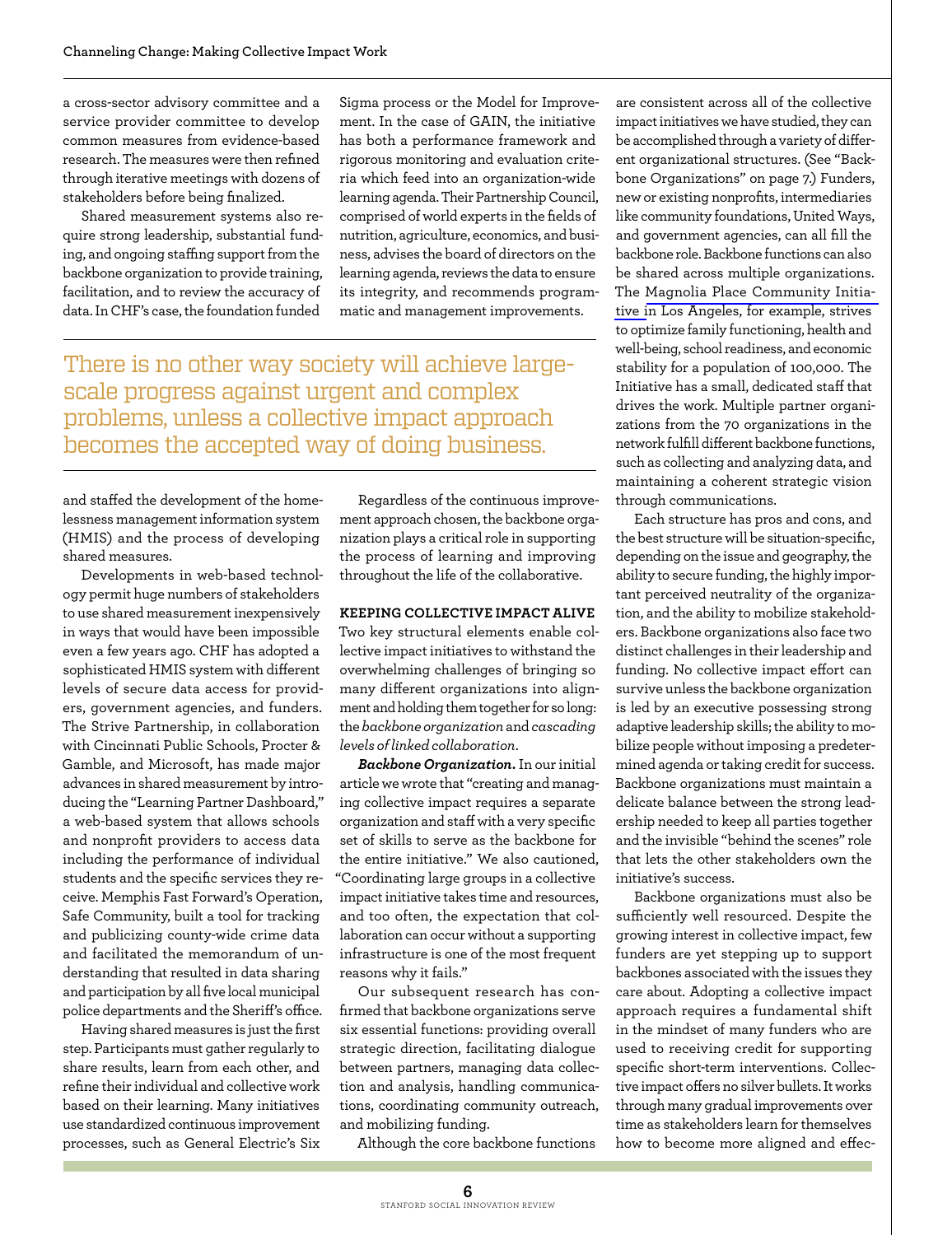tive. Funders must be willing to support an open-ended process over many years, satisfied in knowing that they are contributing to large scale and sustainable social impact, without being able to take credit for any specific result that is directly attributable to their funding.

Worse, backbone organizations are sometimes seen as the kind of overhead that funders so assiduously avoid. Yet effective backbone organizations provide extraordinary leverage. A backbone's funding is typically less than 1 percent of the total budgets of the organizations it coordinates, and it can dramatically increase the effectiveness of the other 99 percent of expenditures. Backbone organizations can also attract new funds. As mentioned above, both GAIN and Communities That Care have raised substantial new funding for their work.

Even the best backbone organization, however, cannot single-handedly manage the work of the hundreds of stakeholders engaged in a collective impact initiative. Instead, different levels of linked collaboration are required.

*Cascading Levels of Linked Collaboration.* We have observed markedly similar patterns in the way successful collective impact efforts are structured across many different issues and geographies. Each begins with the establishment of an oversight group, often called a steering committee or executive committee, which consists of cross-sector CEO level individuals from key organizations engaged with the issue. Under the best circumstances, the oversight group also includes representatives of the individuals touched by the issue. This steering committee works to create the common agenda that defines the boundaries of the effort and sets a strategic action framework. Thereafter, the committee meets regularly to oversee the progress of the entire initiative.

Once the strategic action framework is agreed upon, different working groups are formed around each of its primary leverage points or strategies. GAIN, for example, is overseen by a board of directors, with a 100-person secretariat that operates through four program initiatives: largescale fortification, multi-nutrient supplements, nutritious foods during pregnancy and early childhood, and enhancing the nutritional content of agriculture products. These programs are supported by 15 working groups on both technical and programmatic topics like salt iodization, infant and child nutrition, and advocacy, as well as functional working groups on evaluation and research, communications, and donor relations. Livewell Colorado operates with 22 cross-sector coalitions that reinforce the state's common agenda within individual communities. Communities That Care has three working groups focused on parent education, youth recognition, and community norms, and a school health task force. More complicated initiatives may have subgroups that take on specific objectives within the prioritized strategies.

Although each working group meets separately, they communicate and coordinate with each other in cascading levels of linked collaboration. Effective coordination by the backbone can create aligned and coordinated action among hundreds of organizations that simultaneously tackle many different dimensions of a complex issue. The

| baonbone organizationo                            |                                                                                   |                                                     |                                                                                                                                                             |                                                                                                                                                                     |  |  |  |
|---------------------------------------------------|-----------------------------------------------------------------------------------|-----------------------------------------------------|-------------------------------------------------------------------------------------------------------------------------------------------------------------|---------------------------------------------------------------------------------------------------------------------------------------------------------------------|--|--|--|
| <b>Types of</b><br><b>Backbones</b>               | <b>Description</b>                                                                | <b>Examples</b>                                     | Pros                                                                                                                                                        | <b>Cons</b>                                                                                                                                                         |  |  |  |
| <b>Funder-Based</b>                               | One funder initi-<br>ates CI strategy as<br>planner, financier,<br>and convener   | <b>Calgary Homeless</b><br>Foundation               | $\triangle$ Ability to secure start-up funding<br>and recurring resources<br>$\triangle$ Ability to bring others to the table<br>and leverage other funders | Lack of broad buy-in if CI effort seen<br>as driven by one funder<br>$\bullet$ Lack of perceived neutrality                                                         |  |  |  |
| New<br>Nonprofit                                  | New entity is<br>created, often by<br>private funding,<br>to serve as<br>backbone | Community<br>Center for<br><b>Education Results</b> | $\blacklozenge$ Perceived neutrality as facilitator<br>and convener<br>$\blacklozenge$ Potential lack of baggage<br>$\triangle$ Clarity of focus            | $\triangle$ Lack of sustainable funding stream<br>and potential questions about fund-<br>ing priorities<br>$\bullet$ Potential competition with local<br>nonprofits |  |  |  |
| Existing<br>Nonprofit                             | Established non-<br>profit takes the<br>lead in coordinat-<br>ing CI strategy     | Opportunity<br>Chicago                              | $\bullet$ Credibility, clear ownership, and<br>strong understanding of issue<br>$\triangle$ Existing infrastructure in place if<br>properly resourced       | ◆ Potential "baggage" and lack of<br>perceived neutrality<br>$\bullet$ Lack of attention if poorly funded                                                           |  |  |  |
| Government                                        | Government<br>entity, either at<br>local or state level.<br>drives CI effort      | Shape Up<br>Somerville                              | ◆ Public sector "seal of approval"<br>$\triangle$ Existing infrastructure in place if<br>properly resourced                                                 | $\triangle$ Bureaucracy may slow progress<br>$\blacklozenge$ Public funding may not be<br>dependable                                                                |  |  |  |
| <b>Shared Across</b><br>Multiple<br>Organizations | Numerous<br>organizations<br>take ownership<br>of CI wins                         | Magnolia Place                                      | $\blacklozenge$ Lower resource requirements if<br>shared across multiple organiza-<br>tions<br>♦ Broad buy-in, expertise                                    | $\bullet$ Lack of clear accountability with<br>multiple voices at the table<br>$\bullet$ Coordination challenges, leading to<br>potential inefficiencies            |  |  |  |
| Steering<br>Committee<br>Driven                   | Senior-level<br>committee with<br>ultimate decision-<br>making power              | Memphis<br><b>Fast Forward</b>                      | ♦ Broad buy-in from senior leaders<br>across public, private, and nonprofit<br>sectors                                                                      | $\bullet$ Lack of clear accountability with<br>multiple voices                                                                                                      |  |  |  |

#### Backbone Organizations